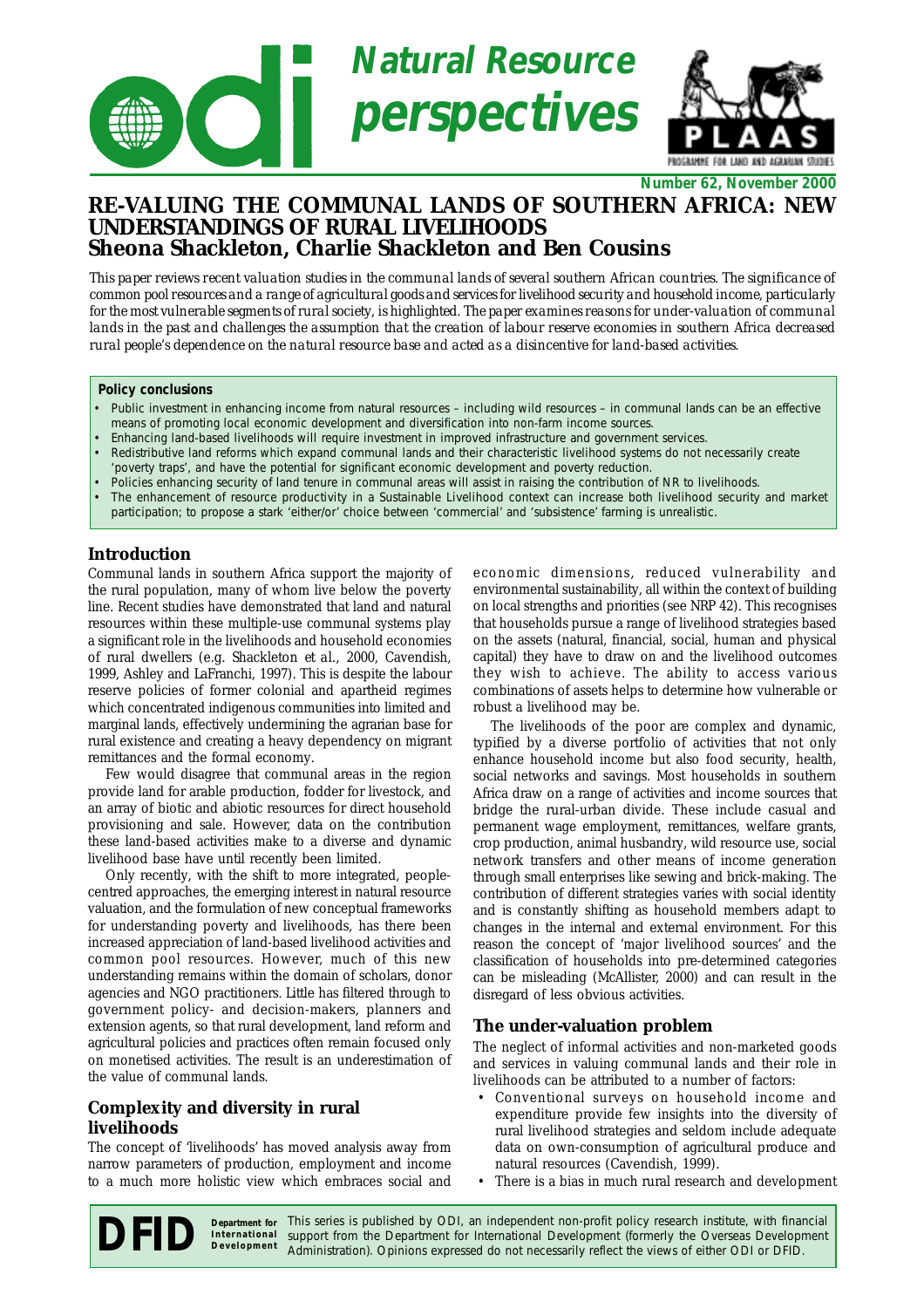towards formally marketed goods and cash income, with a neglect of strategies to reduce risk or diminish cash expenditures.

- Sectoral focuses and the lack of multi-disciplinary research have caused linkages between livelihoods and resourceuse systems to be neglected. For example, the extensive research on the use of indigenous resources insouthern African has been undertaken outside mainstream rural development debates, with few attempts to quantify the economic value of these resources.
- The social dimensions of communal lands and land-based livelihood activities are rarely considered, such as their safety net function or their role in building social institutions and support systems.

Recognition of these limitations, and the influence of the theoretical and conceptual shifts mentioned above, have resulted in attempts to achieve a more holistic understanding of household livelihoods in communal areas.

## **Re-valuation of land-based livelihoods**

#### **Wild resources**

Southern African communal areas provide a diversity of wild resource products. Fuelwood, wood for construction and implements, craft materials, foods and medicines are all utilised by a high percentage of households. Some of these resources are collected for everyday needs (e.g. fuelwood), whilst others are harvested primarily to generate income or as inputs into other production systems. Own use of 'free' resources results in considerable reductions in cash expenditure, a crucial livelihood strategy for poorer households.

There is growing trade in many of the resources utilised. Research in South Africa has shown that in some regions up to 25% of households trade in at least one resource with women playing a particularly strong role. Box 1 provides evidence and examples. However, there are negative impacts associated with commercialisation. Market opportunities may result in increased appropriation by outsider groups and the more wealthy in the community, possibly at the expense of

#### **Box 1 Evidence on the use of wild resources.**

Over 100 goods derived from woodland resources have been recorded for Shindi Communal Area, Zimbabwe (Cavendish, 1999). In South Africa, Shackleton et al., (1999a) found that communities in three villages were regularly using between18 and 27 wild products and 100 - 300 species (excluding medicinal plants). Across all studies reviewed the most commonly used products and main contributors to value are fuelwood, construction wood, wild fruits and herbs, and fodder. In Caprivi, Namibia, wild foods provide up to 50% of household sustenance during the non-agricultural season (Ashley and LaFranchi, 1997). In Zimbabwe, wild products contribute as much as 35% of average household income, increasing to 40% for poorer households (Cavendish, 1999). Wild resources may provide up to 20% of cash income to poor households against 5% for better-off households.

Direct use-values of wild resources can be high: gross values of US\$194 – US\$1114 per household per year were estimated across seven studies in South Africa (Shackleton et al., 2000). Cost-benefit analysis revealed that, even for a highly degraded area, the benefits of wild resource harvesting outweighed the costs. In all cases, values of wild resource harvesting have been shown to be within the same range or higher than those contributed by other landbased livelihood activities and state welfare grants.

Cash income from the sale of products is highly variable. Earnings can range from a few dollars for ad hoc activities to as much as US\$1 846 per year for skilled carvers in Namibia (Ashley and LaFranchi, 1997). Incomes tend to be higher where there is an external market for products. Returns to labour are usually higher than for agricultural production.

subsistence use and the livelihood security of the poor. Intracommunity conflicts are also likely to increase.

Developments in community-private-state partnerships in wildlife conservation and tourism are opening new opportunities for rural livelihoods in communal lands in the region. However, some of these developments may involve trade-offs between one livelihood source and another (e.g. game and livestock, game and cropping). Furthermore, benefits at a household level, especially cash dividends, are often low and may not justify the costs. However, within the framework of livelihood diversification these schemes are important, particularly if community benefits can be increased.

Non-monetised values of wild resources are equally important. Products harvested 'free' from the wild are used in local exchanges for goods or services. Institutionalised harvesting and processing activities and certain products, like marula (*Sclerocarya birrea*) beer, are key to maintaining social security networks. Non-market values such as aesthetics, shade, sacred areas, existence values and ecological services may be as highly regarded as some direct-uses. Thus, inclusion of these additional benefits results in a total economic value markedly higher than the direct-use value.

### **Livestock**

The range of benefits derived through livestock ownership is well documented from several countries in southern Africa, but seldom within a livelihoods framework, or a complete valuation of all goods and services. Contributions of livestock to rural households have been underestimated in economic and livelihood security terms for several reasons, including: a focus on productivity, limited consideration of nonmonetised products or services, and a neglect of small stock, such as goats or poultry.

The relative importance of each good or service differs between sites in response to agro-ecological conditions, markets, and income from other sources. In deep rural areas, with adequate rainfall, the use of cattle for draught and transport may contribute the most to total value. This may not apply in areas where cropping plays a lesser role in household livelihood strategies (such as arid areas or where greater opportunities for formal employment exist). In other areas, milk and/or meat are major contributors to value. Irrespective, a clear picture emerges that most households obtain several products and benefits simultaneously.

The multiple benefits to rural livelihoods from the use of livestock goods and services are manifest in several ways, both economic and social. Home use represents a direct cash saving, and trade provides additional cash income. Locally traded goods and services are sold at lower prices than via commercial outlets, providing a saving to the purchaser. Non-

#### **Box 2 Evidence on the benefits from livestock keeping.**

Several studies across Namibia, Botswana, South Africa and Zimbabwe have indicated that, in terms of annual benefits (excluding asset value and herd growth), meat and cash sales contribute less than 25 % of value, whilst milk, draught power, transport, and manure account for greater than 75 %. A detailed study by Shackleton et al., (1999b) in Bushbuckridge, South Africa, which obtained a net annual value for livestock goods and services of US\$765 per household for cattle owing households; US\$79 per household for goat owning households; and US\$25 for nonowning households. The mean net annual value across all households (owners and non-owners) was in the region of US\$220. The net returns per hectare from this and other studies in communal areas are approximately US\$69 per year. By contrast, standard valuations of communal livestock systems capture only one quarter of the direct use value, leading to the conclusion that they are unproductive and less efficient than commercial systems.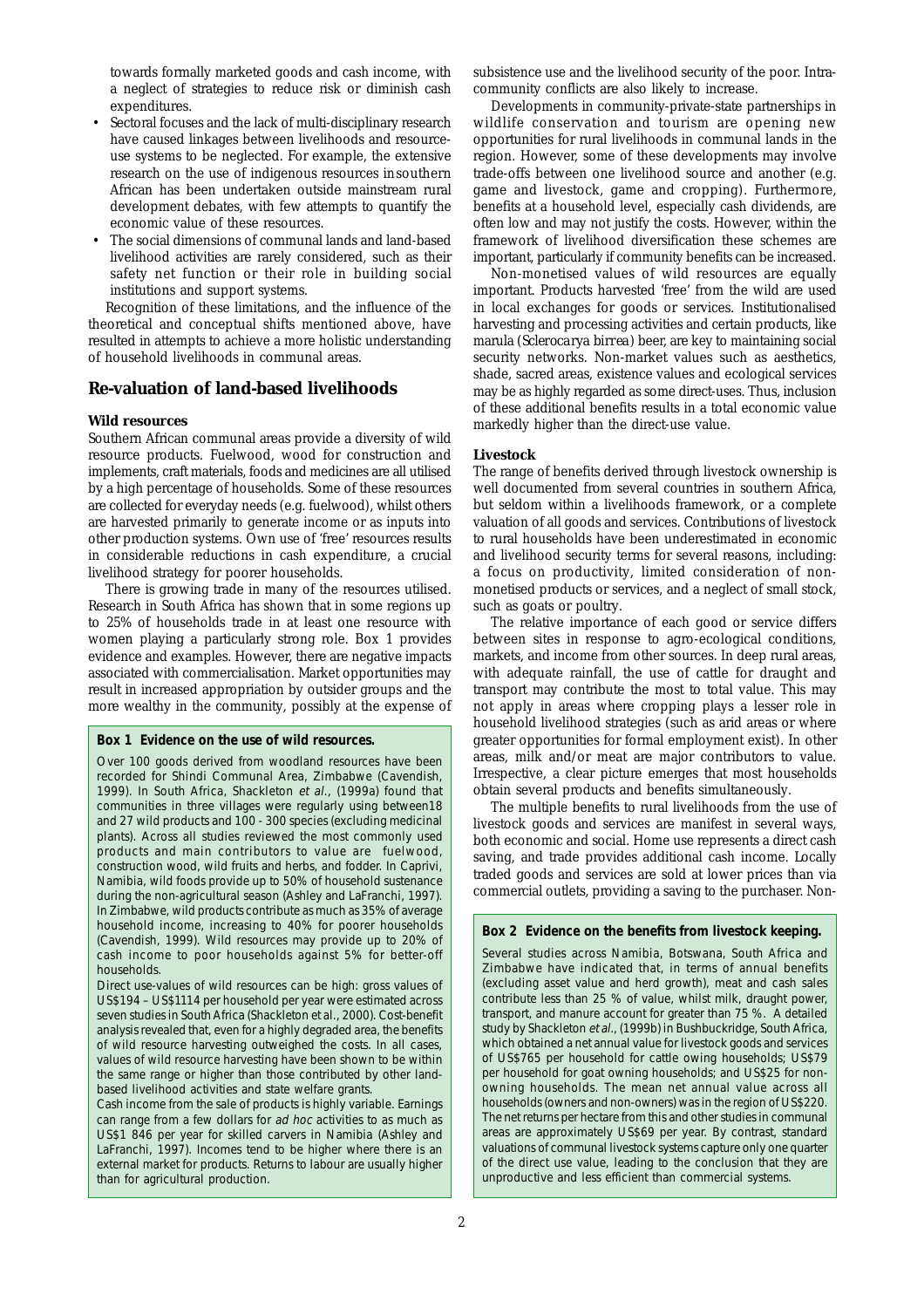livestock owners benefit from these lower prices, and are often the recipients of gifts from owners, in the form of meat, milk, or ploughing services free of charge. Most cattle owners allow community members to collect dung freely for use as manure, or as a sealant for floors and walls. Shackleton *et al*., (1999b) found that 7% of the net annual value of all benefits were received by households that did not own any livestock. These gifts between relatives, friends, and neighbours, whilst *ad hoc*, serve to bond kinship and community relations.

The value of livestock as a store of wealth is also widely underestimated. This is especially important for owners of just a few animals as a safety net against misfortune and for use in times of cash need (funerals, school fees, etc.). Many owners may not access all the goods and services available to them, but they rate highly the opportunity to do so at any time. In some cases families that have lost a breadwinner have met their annual cash needs for several years by selling a few livestock each year.

#### **Crop production**

It is frequently unclear from the literature reporting on 'arable land' or 'fields cultivated' per household whether only formally designated arable fields are considered, or whether estimates of yields and value also include the homestead plot. In our experience there are few rural households that do not cultivate some land around the homestead, but these are missed out where only the arable fields are reported.

In many instances the production system involves agroforestry and inter-cropping using a diversity of crops, including several varieties of fruit trees, around which the staple cereal crop (maize or sorghum) is planted. Intermixed with the staple crop can be found a number of additional crops including beans, cowpea, groundnuts, pumpkins, melons, sweet potatoes and wild herbs. This mixed system results in lower yields for each individual crop than would be anticipated under commercial, monoculture systems, but total yield across all crops could be comparable. Moreover, recent work suggests that yields are not perhaps as low as previously reported, and that the ratio of output value to input costs indicates an efficient system with returns on investment being comparable to commercial agriculture.

The key issue in underestimates of yields has been the methodology adopted. McAllister, (2000) identified several common reasons for error:

- Plots or fields often have an irregular shape, and often contain small uncultivated areas which are difficult to measure (e.g. grave sites, kraals, pathways);
- Produce from other crops, fruit trees, and wild foods have generally been ignored, but may account for up to half of the value per hectare or per household;
- Several 'rounds' of harvesting may occur, but may not be adequately accounted for. Sequential harvesting may stimulate yields, particularly for pumpkins and some wild foods;
- Yield estimates often do not capture substandard or infected produce that may still be used as animal feed, nor good quality produce that is kept aside as seed;
- Some households cultivate fields usually in riparian zones – that are not approved by the local authority and therefore seldom mentioned in agricultural surveys.

Taking some of these issues into account McAllister, (2000) found that maize yields from rural households were at least double those obtained from standard interviewing techniques.

The net result of underestimating arable yields is that the contribution of agriculture to rural livelihoods is undervalued. McAllister, (2000) suggests that it is more likely to constitute between a quarter and one half of total food requirements, rather than the 10% (or less) suggested in previous studies.

Shackleton *et al*., (2000) found that contributions to total income ranged from 7% - 24% (US \$188 to \$753 per household, per year) against 16%-50% in other southern African countries. Recent work from Zimbabwe reports incomes of approximately US\$467 in resettlement areas (where support is provided) compared to US\$102 in communal areas (Kinsey, 1998). Generally, most of the economic value lies in what is consumed and only a small proportion of households sell crops. Access to arable land is important as a rural safety net. It also reinforces community ties through barter and gifts of produce, and cultivation through community or kin work parties. Additionally, a limited number of employment opportunities are created through cropping, official data suggesting that some 13% of communal farming households in South Africa provide jobs to others in the community.

### **Policy implications**

Holistic assessments of the economic value of land-based livelihoods on communal land can yield surprising results. For example, Adams *et al.,* (2000) recently estimated that their aggregate value in South Africa in 1999 was US\$2 billion per annum, or around 2.5% of GDP. These findings are in sharp contrast to stereotypes of communal lands as backward, unproductive and degraded.

These data do not contradict research findings which show that poverty is deepest and most widespread in rural areas, but they do allow us to understand better why access to 'natural capital' remains a crucial source of livelihood, and often the safety net of final resort.

One clear implication is that public investment in enhancing income from natural resources in communal lands makes economic sense. Unemployment is a major social problem in southern Africa, and increasing emphasis is being placed on the promotion of small, medium and micro-enterprises (SMMEs). Support for rural enterprises which provide inputs to land-based livelihoods or process agricultural outputs and NR can effectively promote local economic development. This is clearly demonstrated by the successful rural enterprise centres established in South Africa and Lesotho by the Mineworker's Development Agency (Philip, 2000).

The findings reported here suggest that attempts to draw a sharp distinction between 'subsistence' and 'commercial' forms of land-based livelihoods are problematic. While their safety net functions are crucial many people also attempt to derive additional income through sale of crop or livestock surpluses, trade of wild resources, or barter. Enhanced productivity can thus increase livelihood security and market participation; it is not necessarily an 'either/or' choice.

Since so many of the region's poorest people live in the (still poorly served) communal areas, policies and programmes which enhance productivity, output and incomes from natural resources have the potential to attack poverty and inequality while simultaneously promoting growth. Studies show that female-headed households, female members of households and the ultra-poor or 'marginalised' member of rural communities tend to be more reliant on land-based livelihoods. However, effective targeting of policies remains important, given the tendency for powerful local interests to monopolise emerging lucrative livelihood opportunities.

These findings do not contradict recent evidence of the growing diversification of rural livelihoods in Africa (Ellis, NRP 40; Bryceson, NRP 52). Rather, they assist understanding of why diversification often takes the form of a combination of agricultural and non-agricultural activities (including NR based enterprises). For example, wild resources may be gathered in the course of agricultural and livestock activities, some are inputs to agriculture (tools and implements, fodder), and income from the sale of crafts or medicinal plants may